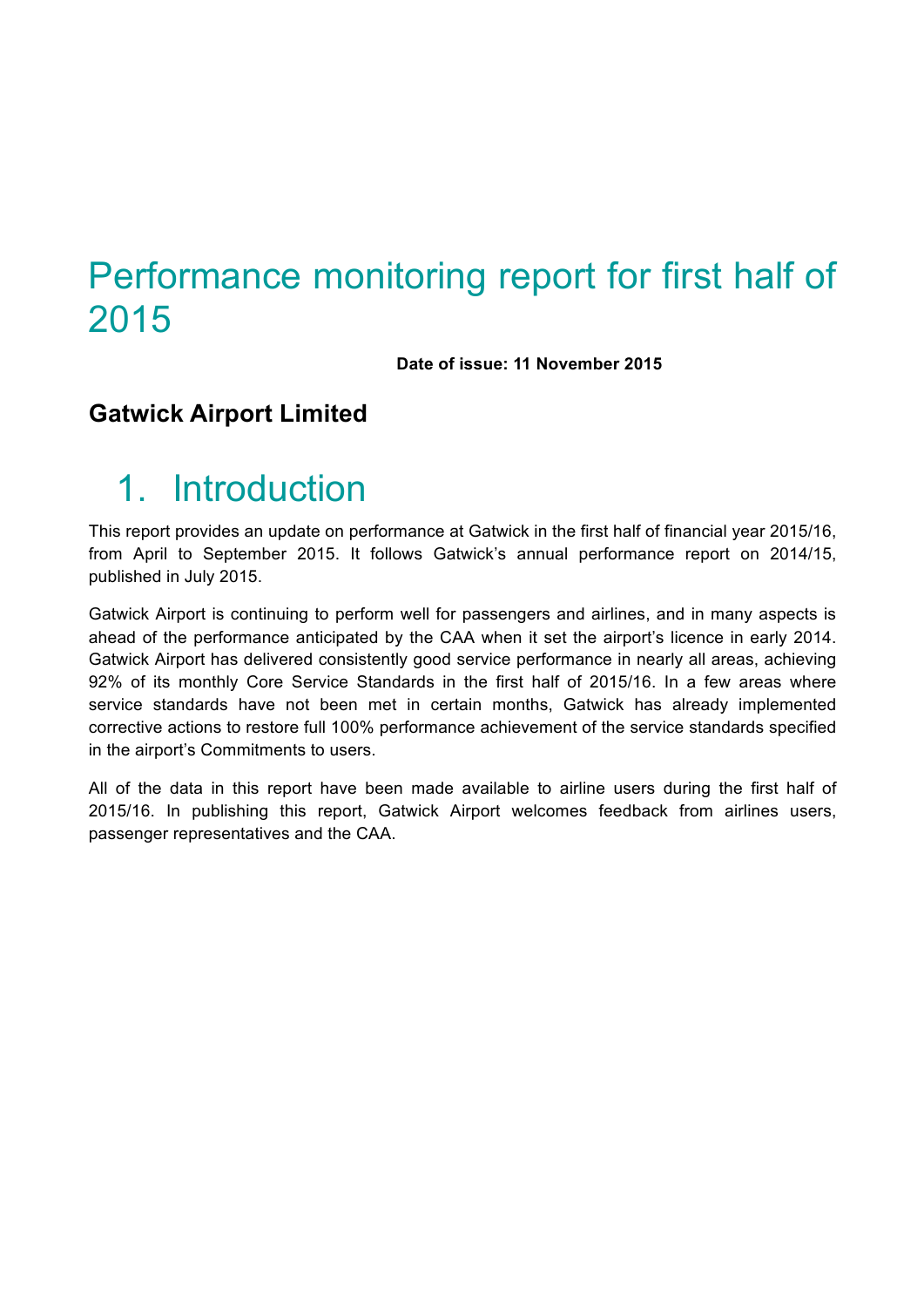

# 2. Traffic

Gatwick Airport served 39.7 million passengers in the rolling 12 month period until September 2015. This was an increase of 5.7% over the same period in the previous year. In the six month period April-September 2015, Gatwick served 23.5 million passengers, an increase of 4.6% on the same period in 2014. The growth in passenger numbers was due to a combination of a higher number of Air Traffic Movements (ATMs), larger average aircraft size and higher load factors.

#### Table 1: Traffic data

|                           | 1h 2015/16 | 1h 2014/15 | % change |
|---------------------------|------------|------------|----------|
| Passenger traffic (m)     | 23.528     | 22.484     | 4.60%    |
| ATMs (k)                  | 148.877    | 144.686    | 2.90%    |
| <b>Seats per ATM</b>      | 181        | 180        | 0.52%    |
| Load factor $(\%)$        | 87.2%      | 86.2%      | 1.0ppt   |
| <b>Passengers per ATM</b> | 158.0      | 155.4      | 1.70%    |

#### Figure 1: Change in traffic

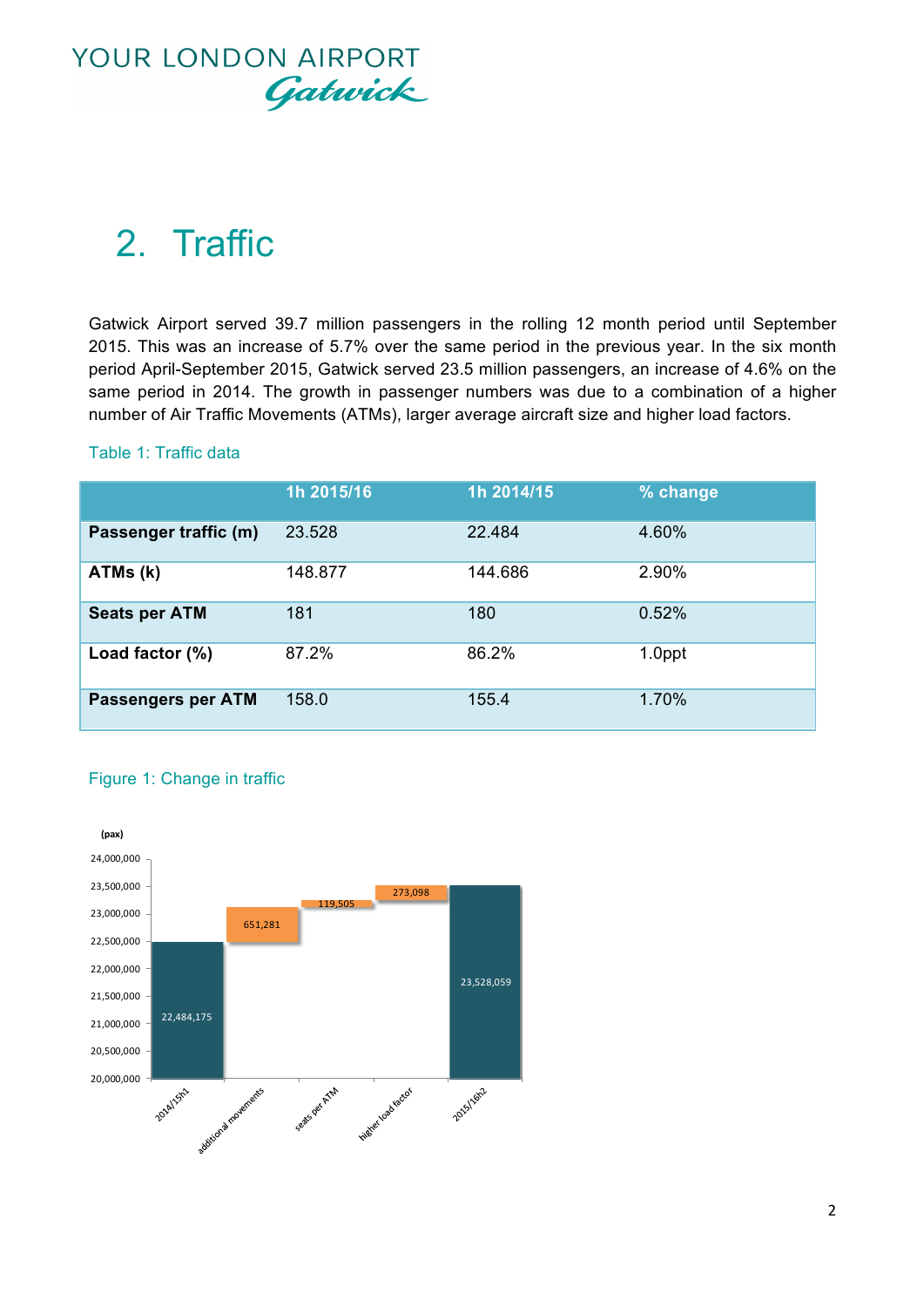

European scheduled traffic now accounts for two thirds of Gatwick's passenger traffic and continues to grow above the pace of total traffic (7.3% versus 5.7% for the moving annual total to the year ending September 2015). Gatwick's fastest growing traffic segment is North Atlantic, which grew at 13.2% over the same period, and now makes up nearly 5% of total passenger traffic.

Additional information on our traffic trends is also available in our monthly traffic updates<sup>1</sup>.

 

<sup>1</sup> http://www.gatwickairport.com/business-community/about-gatwick/our-performance/monthly-traffic-figures/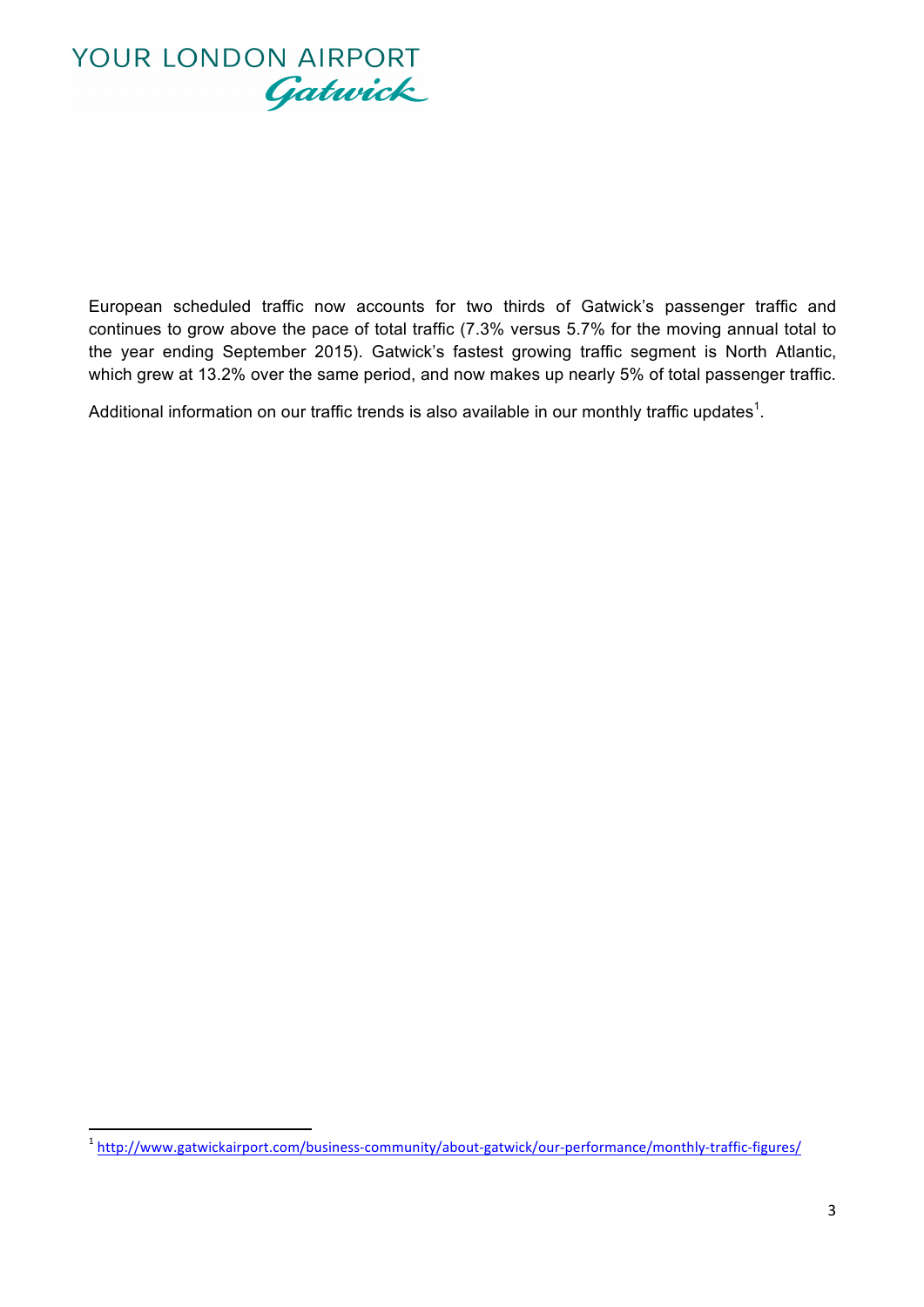

# 3. Service Quality

This section provides an overview of service quality at Gatwick. It provides an overview of our performance against the Core Service Standards to which we have committed to build and operate the airport. It also provides an overview of other metrics important to our passengers, including baggage delivery and on time performance. Our published monthly reports contain a brief description of the service quality metrics<sup>2</sup>.

### Core Service Standards

Under the Commitments framework, Gatwick has agreed targets across a range of service targets with our airline community. These Core Service Standards specify the services we are committed to delivering through the operations and facilities we provide to users. Where we fail to achieve the target in a given month, we issue a rebate on the airport charge to the airlines operating in the affected terminal.

There are 21 Core Service Standards, 18 of which have individual measures for each terminal (the exceptions to this are the measures relating to the inter-terminal shuttle system, external control post security queuing and the airfield congestion term). In total, Gatwick's performance is measured against 40 separate service targets for each month, giving 240 scores for a 6 month period.

The sections below describe the performance across these measures, grouped into four categories: Quality of Service Metrics (QSM); security search; passenger operational metrics; and airfield operational metrics. Out of 240 total scores, 220 were passed, giving a pass rate of 92%. This remains a very good performance and by the end of the summer all metrics where passed.

#### QSM metrics

 

The QSM (Quality of Service Monitor) survey generates a set of passenger experience metrics. These are interview-based perception scores and capture how our passengers perceive Gatwick on a of 1 to 5 scale (where 5 is 'Excellent'; 4 is 'Good'; 3 is 'Average'; 2 'Poor' and 1 'Extremely Poor'), across four different categories: seating availability, cleanliness, wayfinding and flight information. The scores are calculated as moving annual totals (MATs).

<sup>&</sup>lt;sup>2</sup> Gatwick's monthly service quality reports can be accessed here: http://www.gatwickairport.com/businesscommunity/about-gatwick/our-performance/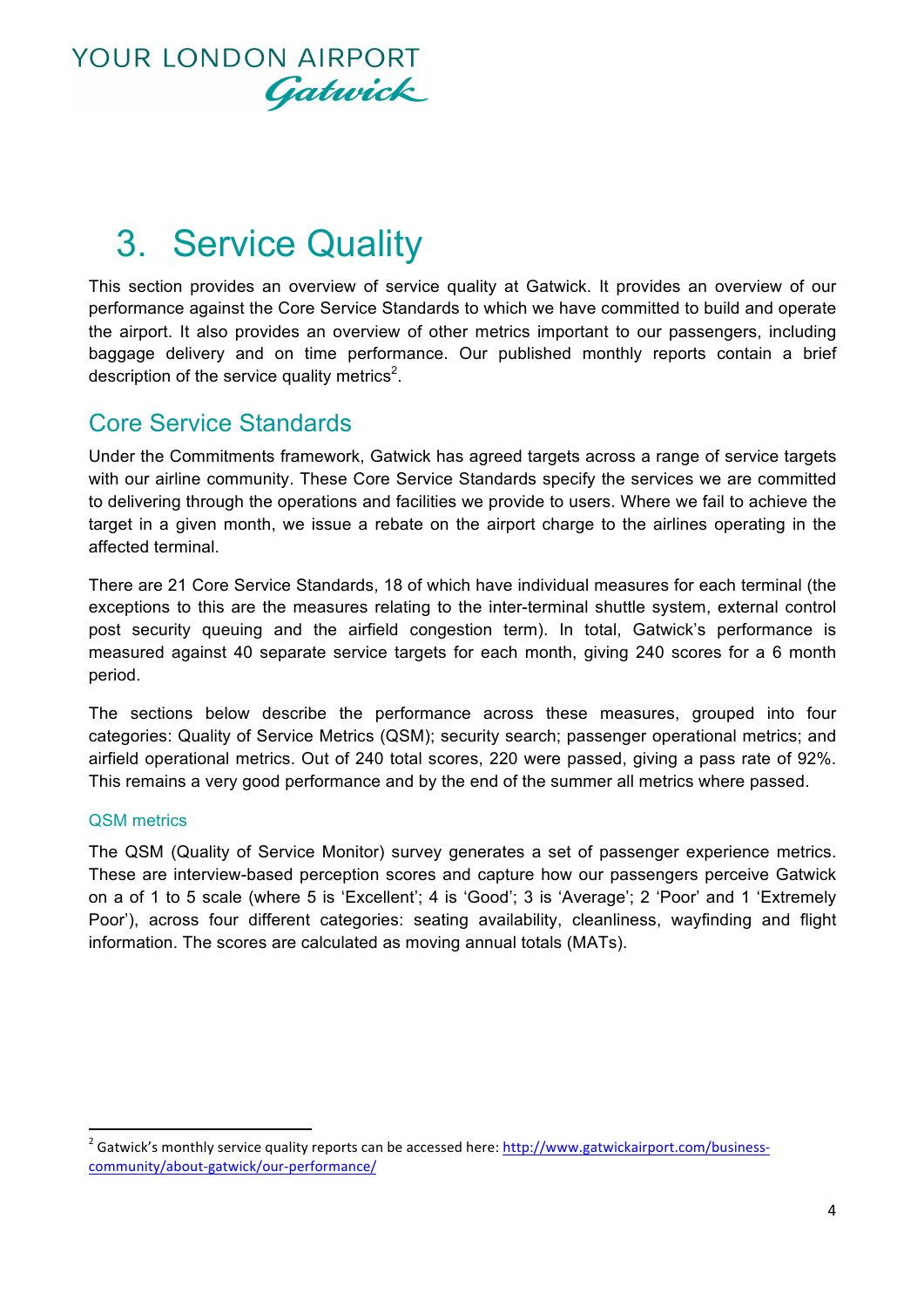#### **Table 2: QSM scores**

|                           | <b>Target</b> | <b>Apr 15</b> | <b>May 15</b> | <b>Jun 15</b> | <b>Jul 15</b> | <b>Aug 15</b> | Sep 15 |
|---------------------------|---------------|---------------|---------------|---------------|---------------|---------------|--------|
|                           |               |               |               |               |               |               |        |
| <b>Departure lounge</b>   | North<br>3.80 | 4.01          | 4.00          | 4.03          | 4.03          | 4.05          | 4.08   |
| seat availability         | South<br>3.80 | 4.05          | 4.05          | 4.05          | 4.08          | 4.07          | 4.05   |
|                           | North<br>4.00 | 3.99          | 3.99          | 4.00          | 4.00          | 4.00          | 4.01   |
| <b>Cleanliness</b>        | South<br>4.00 | 4.15          | 4.15          | 4.15          | 4.16          | 4.16          | 4.15   |
|                           | North<br>4.10 | 4.15          | 4.14          | 4.13          | 4.13          | 4.12          | 4.12   |
| <b>Wayfinding</b>         | South<br>4.10 | 4.21          | 4.21          | 4.21          | 4.22          | 4.22          | 4.22   |
| <b>Flight information</b> | North<br>4.20 | 4.32          | 4.33          | 4.34          | 4.35          | 4.36          | 4.37   |
|                           | South<br>4.20 | 4.39          | 4.39          | 4.39          | 4.38          | 4.39          | 4.39   |

As discussed in the previous report, the scores for cleanliness in North Terminal fell slightly below the target level from October 2014. The root cause of the low scores was driven in large part due to the reallocation of cleaning staff during the Summer 2014 Swissport crisis to address passenger complaints related to poor in bound baggage delivery. A separate contingent labour workforce is now in place to address ground handler performance issues related to in bound baggage delivery to passengers to ensure cleanliness performance is maintained. Changes to our construction protocols have also been made to improve passenger experience in areas where building works are underway. These changes include improvements to hoarding designs, project phasing, lighting, and wayfinding. The North Terminal cleanliness score has been achieved consistently since June 2015, this being achieved while extensive construction activity is ongoing in the North Terminal arrivals areas as part of our investment programme.

#### Security Search

The security metrics measure security queueing performance in 15 minutes segments across the day. The main targets are:

- Queues should be less than 5 minutes in more than 95% of 15 minute segments periods in a month in central passenger search;
- Queues should be less than 15 minutes in more than 98% of 15 minute segments in a month in central passenger search;
- There should not be any queues longer than 30 minutes in central passenger search;
- There are also targets for transfer passenger search, staff search and external control posts.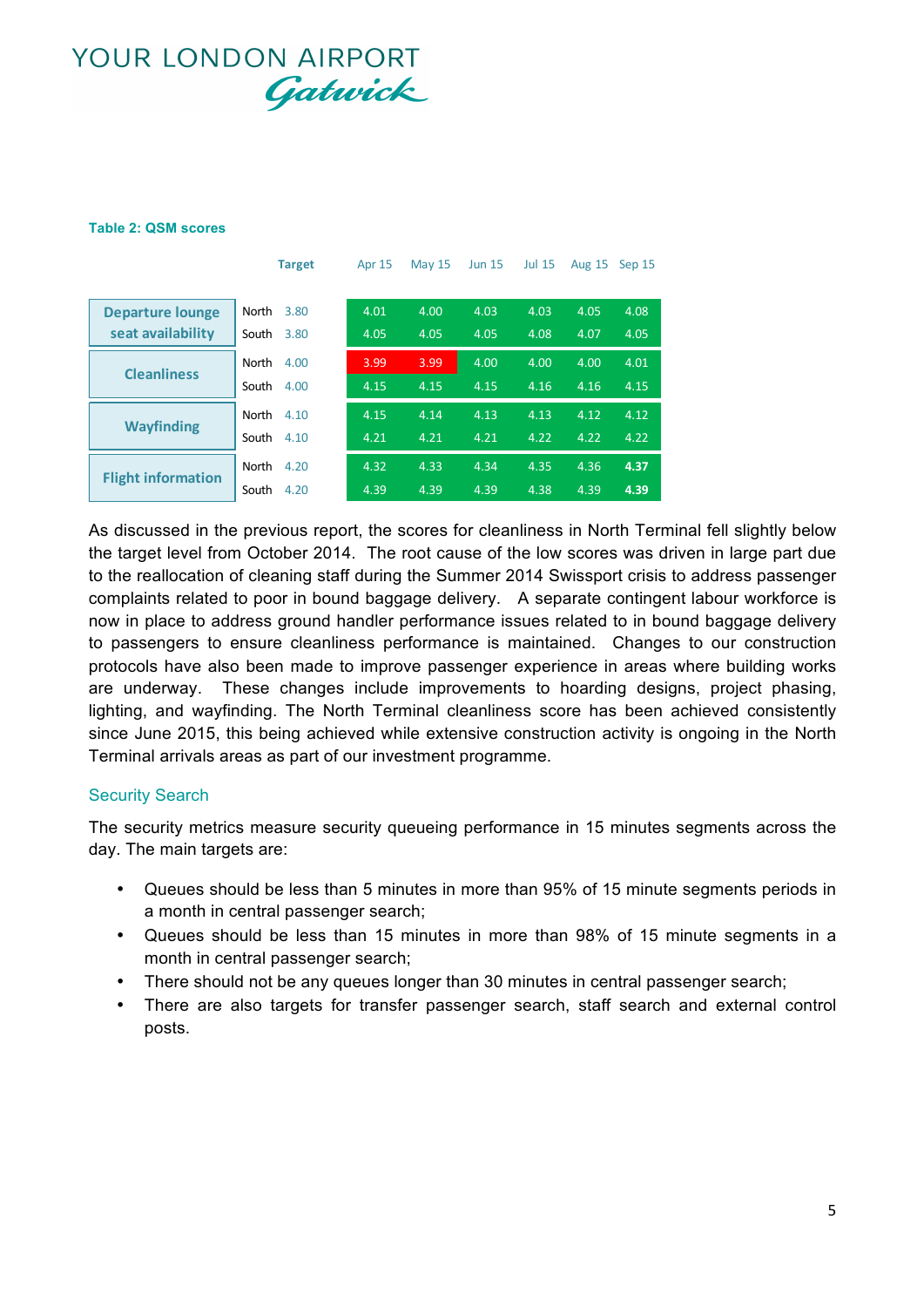#### **Table 3: Security search scores**

|                               | <b>Target</b>     | Apr 15 | <b>May 15</b> | <b>Jun 15</b> | <b>Jul 15</b> | <b>Aug 15</b> | Sep 15        |
|-------------------------------|-------------------|--------|---------------|---------------|---------------|---------------|---------------|
|                               |                   |        |               |               |               |               |               |
| Central <5 min                | North 95.0%       | 96%    | 91%           | 93%           | 95%           | 92%           | 95%           |
|                               | South 95.0%       | 95%    | 90%           | 91%           | 91%           | 95%           | 97%           |
| Central <15 min               | North 98.0%       | 99.6%  | 99.4%         | 99.2%         | 99.8%         | 99.4%         | 100.0%        |
|                               | South 98.0%       | 99.8%  | 99.6%         | 99.8%         | 99.8%         | 99.8%         | 100.0%        |
|                               | North<br>$\Omega$ |        |               | $1^*$         |               |               |               |
| Central >30 min               | South<br>$\Omega$ |        |               |               |               |               |               |
| Transfer <10 min              | North 95.0%       | 99.7%  | 99.8%         | 99.5%         | 99.6%         | 99.9%         | 100.0%        |
|                               | South 95.0%       | 99.5%  | 98.9%         | 96.9%         | 96.6%         | 99.2%         | 98.5%         |
| Staff <5 min                  | North 95.0%       | 99.9%  | 99.9%         | 100.0%        | 99.9%         | 99.8%         | 100.0%        |
|                               | South 95.0%       | 98.9%  | 98.6%         | 99.0%         | $99.0\%$      | 98.9%         | 98.5%         |
| <b>Control posts&lt;15min</b> | 95.0%             | 100.0% | 100.0%        | 100.0%        | 100.0%        |               | 100.0% 100.0% |

\* indicates the number of daily occurances in the month when the target was not met.

Overall security performance was good in the first half of 2015/16, and Gatwick is often seen as market-leading in driving efficiency and innovation in our security product. In 2015, we did however experience some issues relating to the implementation of our Generation II security product, which was introduced with the aim to deliver further efficiency improvements. The transition to the new security process and facilities in South Terminal caused service quality performance to drop temporarily. This was due to teething issues and strong traffic causing the demand for staff resource to be higher than we expected. This impacted both terminals as staff were shifted between the two to help equalise the experience between the terminals. Overall security performance however remained resilient, and despite being below standard passengers still queued for less than 7 min 30 seconds 95% of the time. We worked hard to restore performance and in September 2015 the Generation II facility in South Terminal Achieved its best ever performance against the target of over 97%. We also had a single occurrence, (in one single fifteen minute measurement period) of a queue longer than 30 minutes in North Terminal in June. This was due to combination of issues leading to a temporary staffing issue in NT on one day. All security targets were passed in both terminals in September and October. The lessons learned from the introduction of generation II in South Terminal will be applied when Generation II is introduced in North Terminal next year.

#### Passenger operational metrics

The passenger operational metrics are a range of measures targeting the availability of specific facilities services at the airport. These measures range from Passenger Sensitive Equipment (PSE) such as escalators and lifts, to the availability of the inter-terminal shuttle and the baggage system.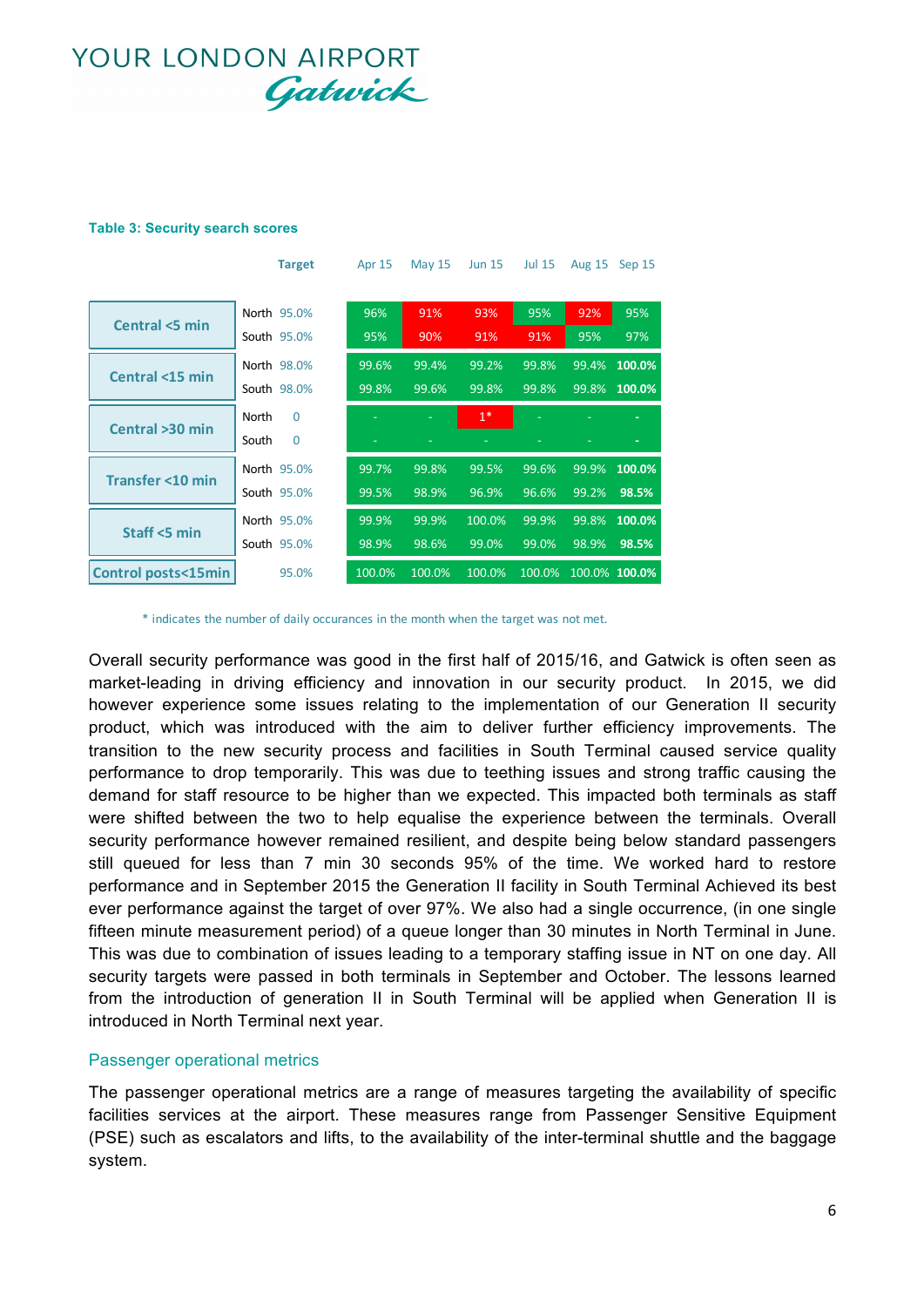#### **Table 4: Passenger operational scores**

|                                                    | <b>Target</b>     | Apr 15         | <b>May 15</b>  | <b>Jun 15</b>  | <b>Jul 15</b> | <b>Aug 15</b>  | Sep 15         |
|----------------------------------------------------|-------------------|----------------|----------------|----------------|---------------|----------------|----------------|
|                                                    |                   |                |                |                |               |                |                |
| <b>PSE - Priority -</b>                            | North 99.0%       | 99.9%          | 99.7%          | 99.8%          | 99.7%         | 99.7%          | 99.5%          |
| monthly                                            | South 99.0%       | 99.7%          | 99.7%          | 99.7%          | 99.8%         | 99.7%          | 99.8%          |
| <b>PSE - General -</b>                             | North 99.0%       | 1.00           | 1.00           | 1.00           | 1.00          | 1.00           | 0.99           |
| monthly                                            | South 99.0%       | 1.00           | 1.00           | 1.00           | 1.00          | 1.00           | 1.00           |
| <b>Shuttle - monthly</b>                           | One 99.0%         | 100.0%         | 100.0%         | 100.0%         | 100.0%        | 99.8%          | 100.0%         |
|                                                    | Both 97.0%        | 99.8%          | 99.8%          | 99.8%          | 99.3%         | 99.3%          | 99.9%          |
| <b>Outbound baggage -</b>                          | North<br>$\Omega$ | $1*$           | $\overline{0}$ | $\overline{0}$ | $1*$          | $\overline{0}$ | $\overline{0}$ |
| <b>Daily - 97%</b>                                 | South<br>$\Omega$ | $\overline{0}$ | $\overline{0}$ | $\overline{0}$ | $\Omega$      | $\overline{0}$ | $\overline{0}$ |
| <b>Outbound baggage -</b>                          | North 99.0%       | 100%           | 100%           | 100%           | 100%          | 100%           | 100%           |
| <b>Monthly</b>                                     | South 99.0%       | 99%            | 100%           | 100%           | 100%          | 100%           | 100%           |
| Arrivals baggage reclaim<br>availability - monthly | North 99.0%       | 100.0%         | 99.9%          | 100.0%         | 100.0%        | 100.0%         | 99.9%          |
|                                                    | South 99.0%       | 100.0%         | 99.9%          | 99.9%          | 100.0%        | 99.9%          | 100.0%         |

\* indicates the number of daily occurances in the month when the target was not met.

Overall we achieved a very good performance across these measures, with only two single day failures of the daily outbound baggage target. Corrective actions have been implemented in response to each occurrence and we continue to invest in baggage systems as part of Stable Operations to continuously improve reliability and resilience. This is one of the new service standards introduced through the commitments framework.

#### Airfield operational metrics

The airfield operational metrics, like the passenger operational metrics, measure the availability for use of specific assets.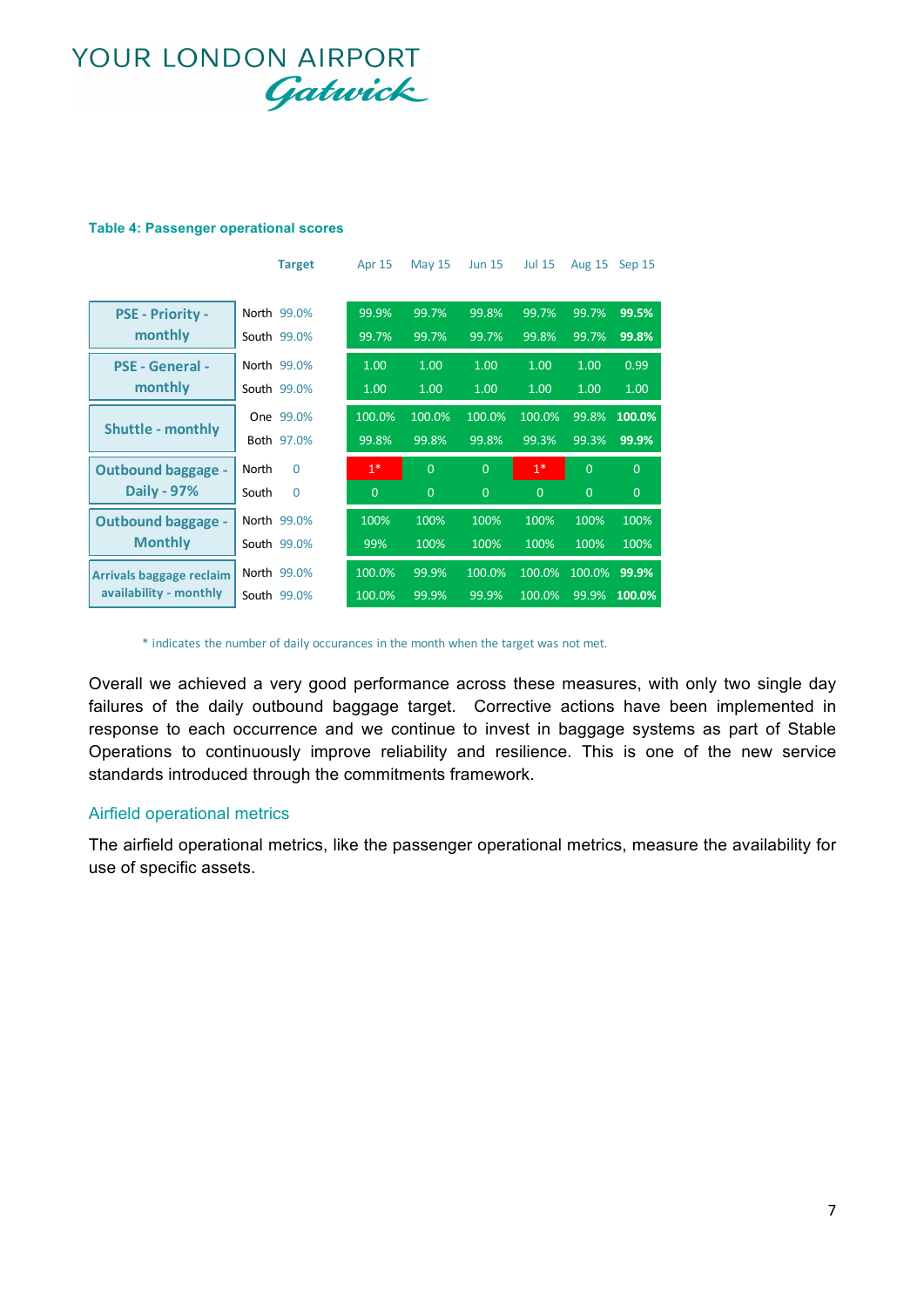#### **Table 5: Airfield operational scores**

|                           | <b>Target</b> | <b>Apr 15</b> | <b>May 15</b> | <b>Jun 15</b> | <b>Jul 15</b> | <b>Aug 15</b> | Sep 15        |
|---------------------------|---------------|---------------|---------------|---------------|---------------|---------------|---------------|
|                           |               |               |               |               |               |               |               |
| <b>Stands - monthly</b>   | North 99.0%   | 90%           | 91%           | 90%           | 99%           | 100%          | 100%          |
| <b>scores</b>             | South 99.0%   | 100%          | 100%          | 100%          | 100%          | 100%          | 99%           |
| Jetties - monthly         | North 99.0%   | 88.9%         | 92.0%         | 89.9%         | 99.9%         | 99.9%         | 99.9%         |
| <b>scores</b>             | South 99.0%   | 99.9%         | 99.9%         | 99.8%         | 99.8%         | 99.7%         | 99.8%         |
|                           | North 95.0%   | 0.97          | 96.6%         | 96.6%         | 96.5%         | 96.4%         | 96.6%         |
| <b>Pier service - MAT</b> | South 95.0%   | 97.4%         | 97.0%         | 97.0%         | .96.8%        | 96.4%         | 96.5%         |
| <b>FEGP</b> - monthly     | North 99.0%   | 93.9%         | 94.0%         | 94.0%         | 100.0%        |               | 100.0% 100.0% |
| scores                    | South 99.0%   | 100.0%        | 100.0%        | 99.9%         | 100.0%        | 99.9%         | 99.5%         |
| <b>Congestion term -</b>  | $\Omega$      |               |               |               |               |               |               |
| monthly scores            |               |               |               |               |               |               |               |

We met most of these targets. We did however unfortunately not manage to meet the Stands, Jetties and Fixed Electrical Ground Power (FEGP) targets for April, May and June. This was due to the construction work on pier 5 being delayed due to a shortage of electrical contractors in the construction sector. Once the stands on the pier became available for airline use in July, these scores returned to their normal levels. We have also modified the process we use with the airlines to manage exemptions relating to capital projects.

### Airline Service Standards

Airline Service Standards are the performance metrics which we apply to our airline customers. These are targeted at areas we identified in our Commitments as being of key concern to our passengers, but which are not under our direct control.

The two metrics we identified in our Commitments which are important for airlines to meet are inbound baggage delivery and check-in queuing. These two functions are both controlled by the airlines, and are with the delivery services performed by the airline's nominated ground handling company. The metrics are designed to create an incentive for airlines to deliver a minimum level of service acceptable to passengers in these areas. If an airline fails to achieve the target in a given month, then a deduction is made from any Core Service Standard rebate they would otherwise have been entitled to in that month. If no rebate is owed (because Gatwick met all relevant service standards in that month), then the airline concerned is not subject to any financial penalty.

#### Inbound Baggage Delivery

The first airline service standards measure is inbound baggage delivery. The standard is divided into separate metrics for small/medium sized aircraft (such as a Boeing 737 or airbus A319) and large aircraft (such as Boeing 777, Airbus A380 or Boeing Dreamliners). The target is for the last bag off an aircraft to be delivered to the baggage carousel (for pickup by a passenger) within 35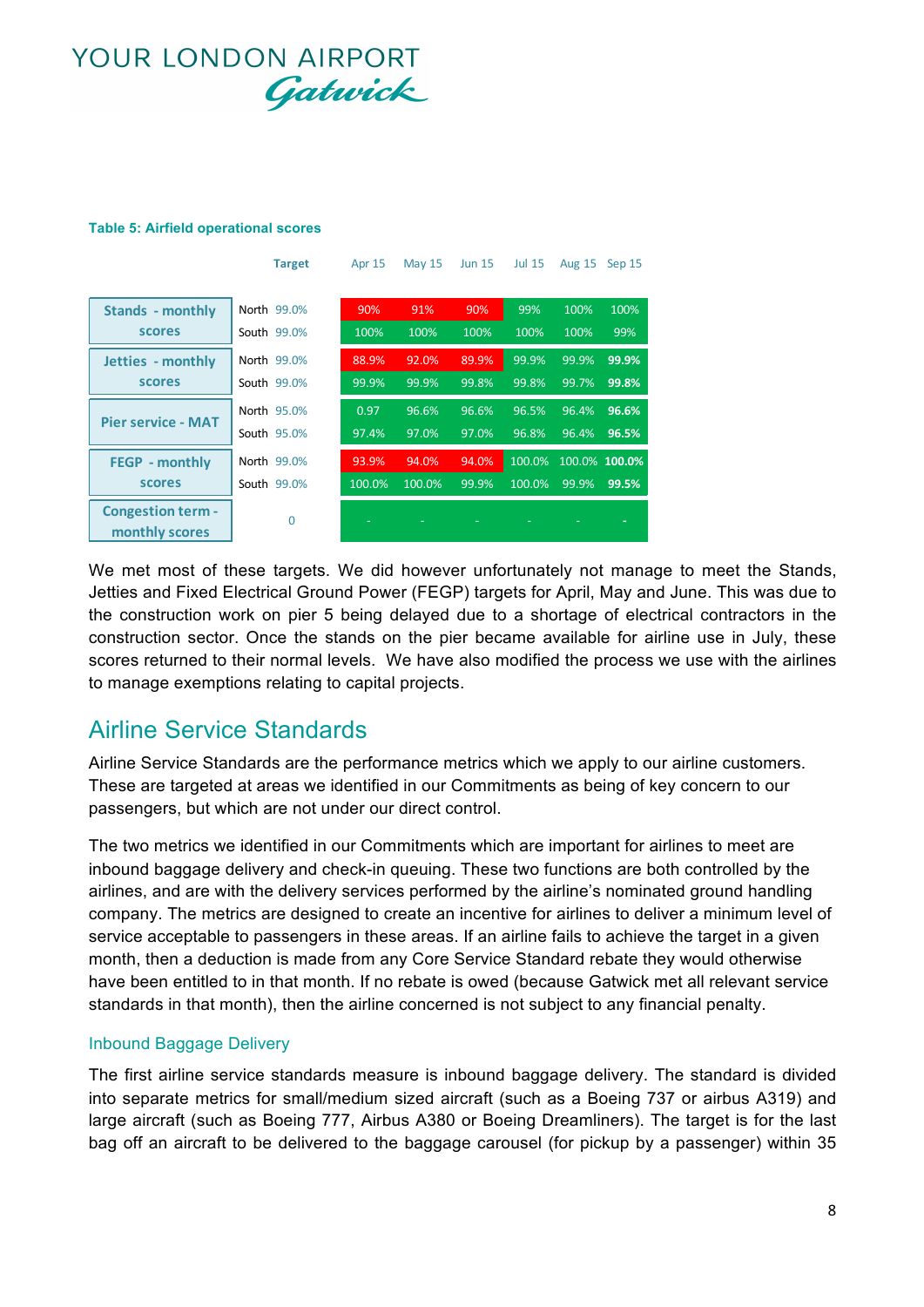minutes for small and medium sized aircraft and within 50 minutes for large aircraft. Gatwick Airport incentivises its airline users to achieve these targets for at least 95% of respective flights each month.

The charts below highlight, for each aircraft size category, the monthly performance data for the airport as whole and for the highest and lowest performing of the leading airlines (i.e. top ten airlines by passenger volume).



#### **Figure 2: Baggage delivery performance**

In preparation for the Summer 2015 season, Gatwick has worked closely with a number of airlines and their ground handlers to develop a better shared understanding of performance and has taken steps to help the ground handlers, for example by supporting their recruitment efforts, providing contingent labour, and introducing an incentive scheme for inbound baggage for the ground handlers. The campus wide results against this target is set out in the table below. Following on from an improving situation in the second half of 2014/15, baggage delivery performance has performed significantly better in the first half of 2015/16 than the same period last year. Gatwick plans to again make available the IBB incentive scheme for Summer 2016 to ensure the stabilisation of in-bound baggage performance.

#### **Table 5: Baggage delivery performance**

|                     |                             | <b>Target</b> |       | Apr 15 May 15 Jun 15 Jul 15 Aug 15 Sep 15 |                          |  |
|---------------------|-----------------------------|---------------|-------|-------------------------------------------|--------------------------|--|
| In-bound<br>baggage | Last bag $<$ 55 mins $97\%$ |               | 99.2% | 99.6%  99.4%                              | 99.7% 99.2% <b>99.4%</b> |  |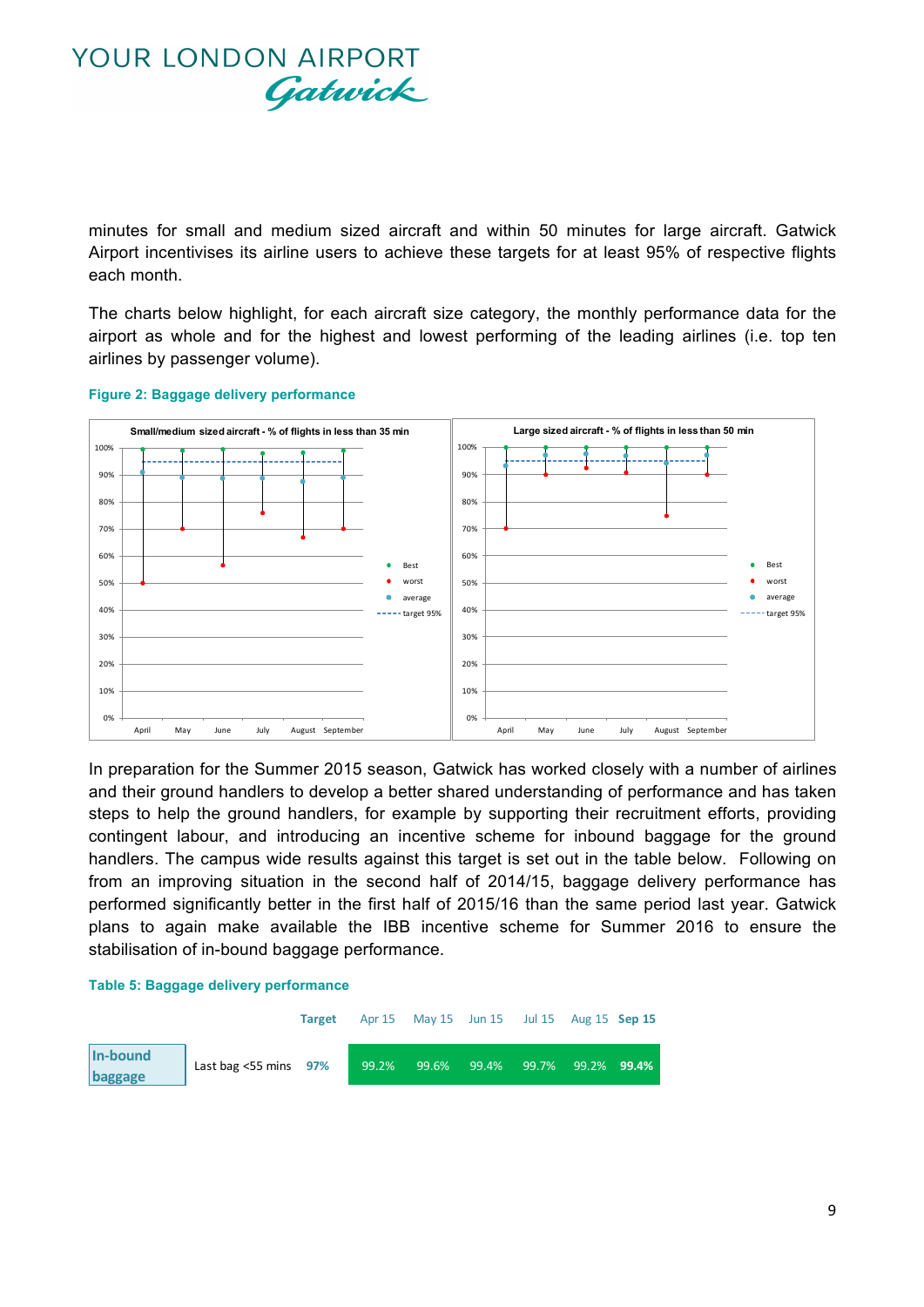

#### Check in Queuing

In our Commitments, we indicated that this metric would be introduced once a robust measurement system had been identified. This metric was not yet operational during 2014/15. A suitable system has however been trialled and is now being deployed in the check-in zones across the airport. Discussions are ongoing with the airlines to enable this as to be used to generate this performance metric. We expect to place the new queue measurement into service once the technology has been appropriately validated and we have consulted with airlines.

The new queue measurement system will also enable us to offer services to both airlines and passengers. Real time information to airlines should enable better real time service delivery and improved resource scheduling. We may also be able to provide passengers with expected queue time information to help them better manage their travel as well as airline choice.

### Other performance indicator

#### On time performance

On time performance is not part of the core or airline service standards, however it is important to passengers, airlines and airports. This has been covered in a separate paper.

On time performance is driven by a range of different factors, including:

- Weather (such as high wind, snow, thunderstorms)
- Air space congestion and disruption
- Airline schedules
- Ground handling performance
- Ramp Congestion

The chart below illustrates how performance varied across our top 10 airlines during the first half of 2015, showing average performance across Gatwick as a whole and the highest and lowest performance in each month among the leading airlines. It is important to note that at an airport of the size and complexity of Gatwick airline specific factors, such as ground handling performance, can have wider effects. For example, if an airline struggles to offload baggage from an aircraft on time, then this might have an impact not only on the affected aircraft, but also on the next aircraft due to use the affected stand.